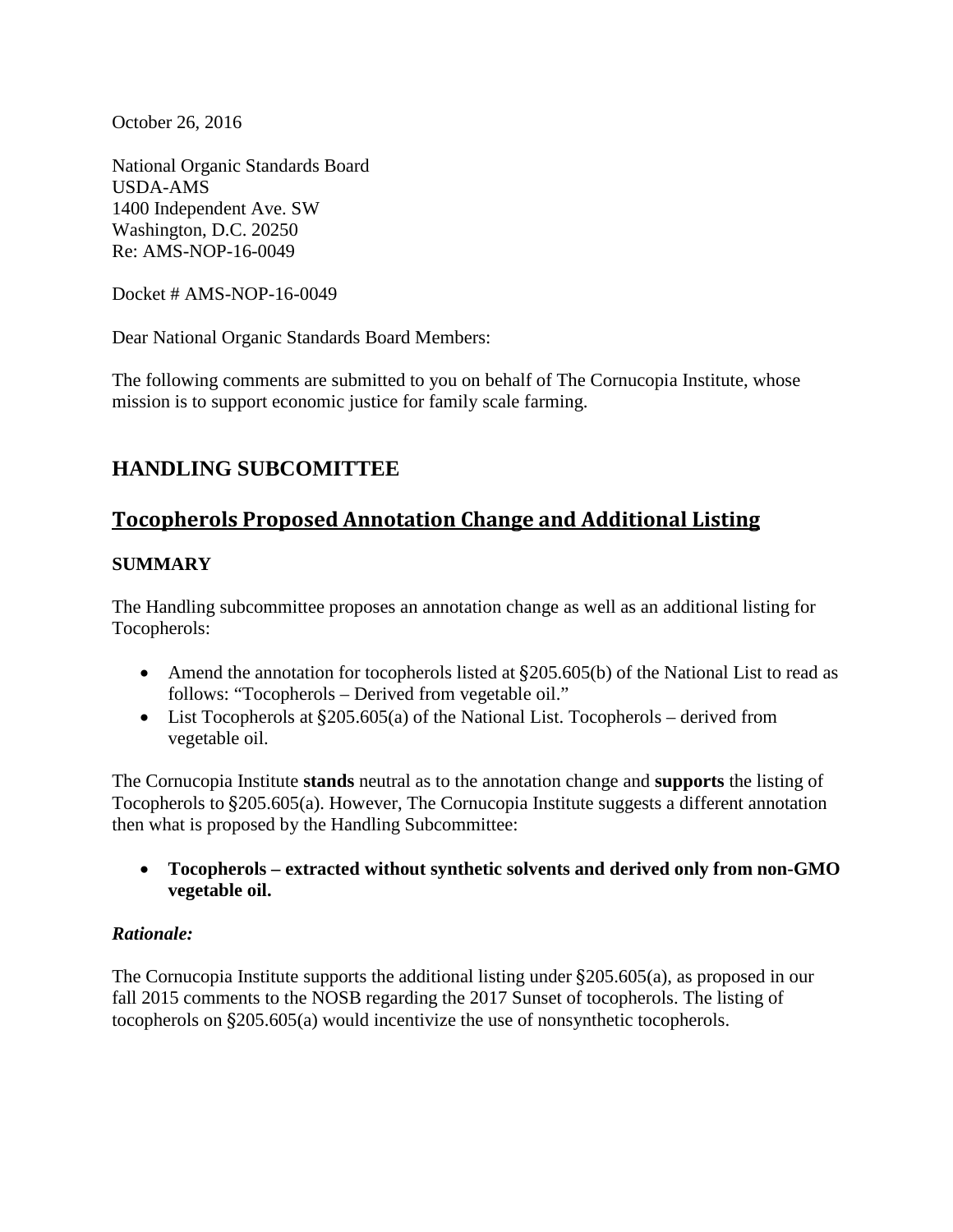However, all nonorganic tocopherols, suitable for the proposed annotations of either listing, are extracted from a number of nonorganic vegetable oils, but mainly from soybean oil, $<sup>1</sup>$  $<sup>1</sup>$  $<sup>1</sup>$  and the</sup> majority (94%) of soybeans grown in the USA are GMO.<sup>[2](#page-1-1)</sup>

In addition, tocopherols are obtained through a multi-step process that involves extraction with synthetic solvents such as hexane.

- $\triangleright$  Non-solvent extracted tocopherols from non-GMO oil are currently commercially available.
- $\triangleright$  The main sources of tocopherols are conventionally grown oils, such as soybean, rapeseed (canola), sunflower, corn, and cottonseed oils. In reviewing the impact of their manufacture, the NOSB must consider the consequences of raising the nonorganic crops used to produce it, including GMO crops.
- $\triangleright$  Tocopherols are extracted from the distillate, resulting from the deodorization of vegetable oils via several steps, which can include extraction with volatile organic solvents.
- $\triangleright$  Hexane is a solvent commonly used to extract tocopherols from soybean oil. Other solvents may include ethanol, isopropanol alcohol, acetone, isopentatne, isohexane, trichloroethylene, or petroleum ether.
- $\triangleright$  Solvent extraction is a prohibited method in organic production.

# **DISCUSSION**

Tocopherols are a group of fat-soluble phenolic antioxidants naturally occurring in a variety of plant species, encompassing cereal grains, oilseeds, nuts, and vegetables.[3](#page-1-2) Tocopherols possess vitamin E activity, and are an antioxidant ingredient mainly used for the stabilization of food products containing fats or oils susceptible to oxidation damages, resulting in off-flavor (rancidity). Their action helps preserve the taste and nutritional value of the food. They are used as additives in a variety of food, including dairy products, cereals, frozen green vegetables, margarine, fresh and frozen sausages, vegetable oils, soft drinks, snacks and nuts, salad dressings, soup bases, seasonings, dehydrated potatoes, processed meats and poultry, and baked products.[4](#page-1-3)

# *Human Health Concerns*

Tocopherols used as antioxidants in food are generally obtained from oil distillate, a deodorization by-product of vegetable oils (e.g., soybean, canola, sunflower, corn, or cottonseed)[5](#page-1-4) through a series of extraction and refining steps, which can include **solvent** 

<span id="page-1-0"></span> <sup>1</sup> <https://www3.epa.gov/ttnchie1/ap42/ch09/final/c9s11-1.pdf>

<span id="page-1-1"></span><sup>&</sup>lt;sup>2</sup> [http://www.ers.usda.gov/data-products/adoption-of-genetically-engineered-crops-in-the-us/recent-trends-in-ge](http://www.ers.usda.gov/data-products/adoption-of-genetically-engineered-crops-in-the-us/recent-trends-in-ge-adoption.aspx)[adoption.aspx](http://www.ers.usda.gov/data-products/adoption-of-genetically-engineered-crops-in-the-us/recent-trends-in-ge-adoption.aspx)

<span id="page-1-2"></span><sup>&</sup>lt;sup>3</sup> Burdock, G.A. 1997. Tocopherols. In: Encyclopedia of Food and Color Additives, Volume III. CRC Press, Boca Raton, FL, pp. 2801-2803.

<span id="page-1-3"></span><sup>4</sup> Limited Scope TR, 2015 - Tocopherols. Page 4, line 109-115

<span id="page-1-4"></span><sup>5</sup> Burdock, G.A. 1997. Tocopherols. In: Encyclopedia of Food and Color Additives, Volume III. CRC Press, Boca Raton, FL, pp. 2801-2803.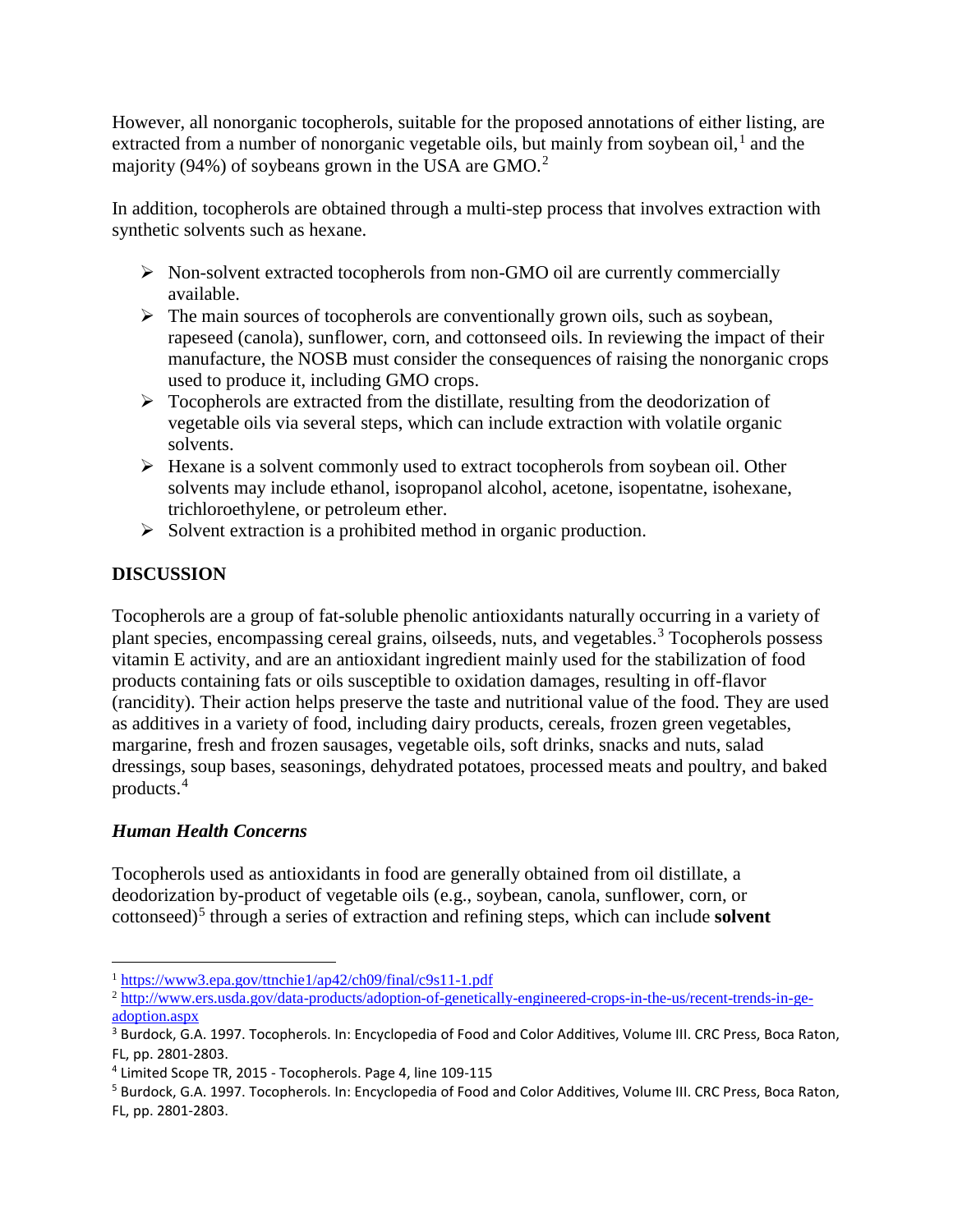#### **extraction, chemical treatment, crystallization, complexation, and vacuum or molecular distillation**. [6](#page-2-0)

Soybean oil is often a source of mixed tocopherols, which are obtained from soybean oil by solvent extraction, **hexane** being a commonly used solvent. Other solvents may include ethanol, isopropanol, acetone, isopentane, isohexane, trichloroethylene, or petroleum ether.<sup>[7](#page-2-1)</sup> In addition, various organic solvents, such as hexane, are traditionally used during extraction of tocopherols from plant products.[8](#page-2-2) A 2009 study by The Cornucopia Institute found hexane residues in soybean oil.<sup>[9](#page-2-3)</sup> Hexane is a neurotoxic petrochemical solvent, listed as a hazardous air pollutant by the EPA, and is "*harmful or fatal if swallowed*" according to the MSDS.<sup>[10](#page-2-4)</sup>

The oil is first extracted using hexane, then the oil distillate, a by-product of the oil refining, is further processed with hexane to extract tocopherols. So, the oil distillate would most likely contain hexane residues, which would be further augmented during the hexane extraction of mixed tocopherols from soybean oil, and potentially from any other edible oils whenever hexane is used.

Considering the toxicity of hexane and of some of the other solvents used, and the fact that extraction using volatile solvents is a prohibited method under the organic regulations, it would be wise to ensure that **only natural tocopherols, obtained without solvents,** are used as antioxidants in processed foods to prevent long-term chronic exposure to hexane.

## *Alternatives & Essentiality*

 $\overline{a}$ 

## Comments about commercial availability:

In 2014 there were already **several sources of non-solvent extracted natural tocopherols**. This was pointed out in the minority report on the tocopherols proposal for aquaculture, which was deliberated at the spring 2014 NOSB meeting:

"The minority also has concerns about the unnecessary presence of volatile synthetic solvents in tocopherols. The Livestock Subcommittee received a letter from Oh Oh Organics supporting the consistent availability of natural tocopherols extracted without synthetic solvents. The letter states, "*I have sold Non-GMO, non-solvent extracted tocopherol since 2005. Both BASF, an international ingredient manufacturer out of Germany and BTSA, a company specializing in non-GMO Tocopherols supply this material. It is consistently available and is broadly used in the food, cosmetic and household cleaning business. Additionally I have seen ISO certified documents for a supplier in China...so, I believe it available around the world*."

<span id="page-2-0"></span><sup>6</sup> Limited Scope TR, 2015 - Tocopherols. Page 4, line 87-89

<span id="page-2-1"></span><sup>7</sup> Limited Scope TR, 2015 - Tocopherols. Page 8, line 308-313

<span id="page-2-2"></span><sup>8</sup> Ogbanna, J.C. 2009. Microbiological production of tocopherols: current state and prospects. Applied 787 Microbiology and Biotechnology 84(2): 217-225.

<span id="page-2-3"></span><sup>9</sup> <http://www.cornucopia.org/2009/05/soy-report-and-scorecard/>

<span id="page-2-4"></span><sup>&</sup>lt;sup>10</sup> Registry, A., & Health, N. (2013). Public Health Statement for n-Hexane. Retrieved from <http://www.eoearth.org/view/article/51cbeebe7896bb431f699f7a>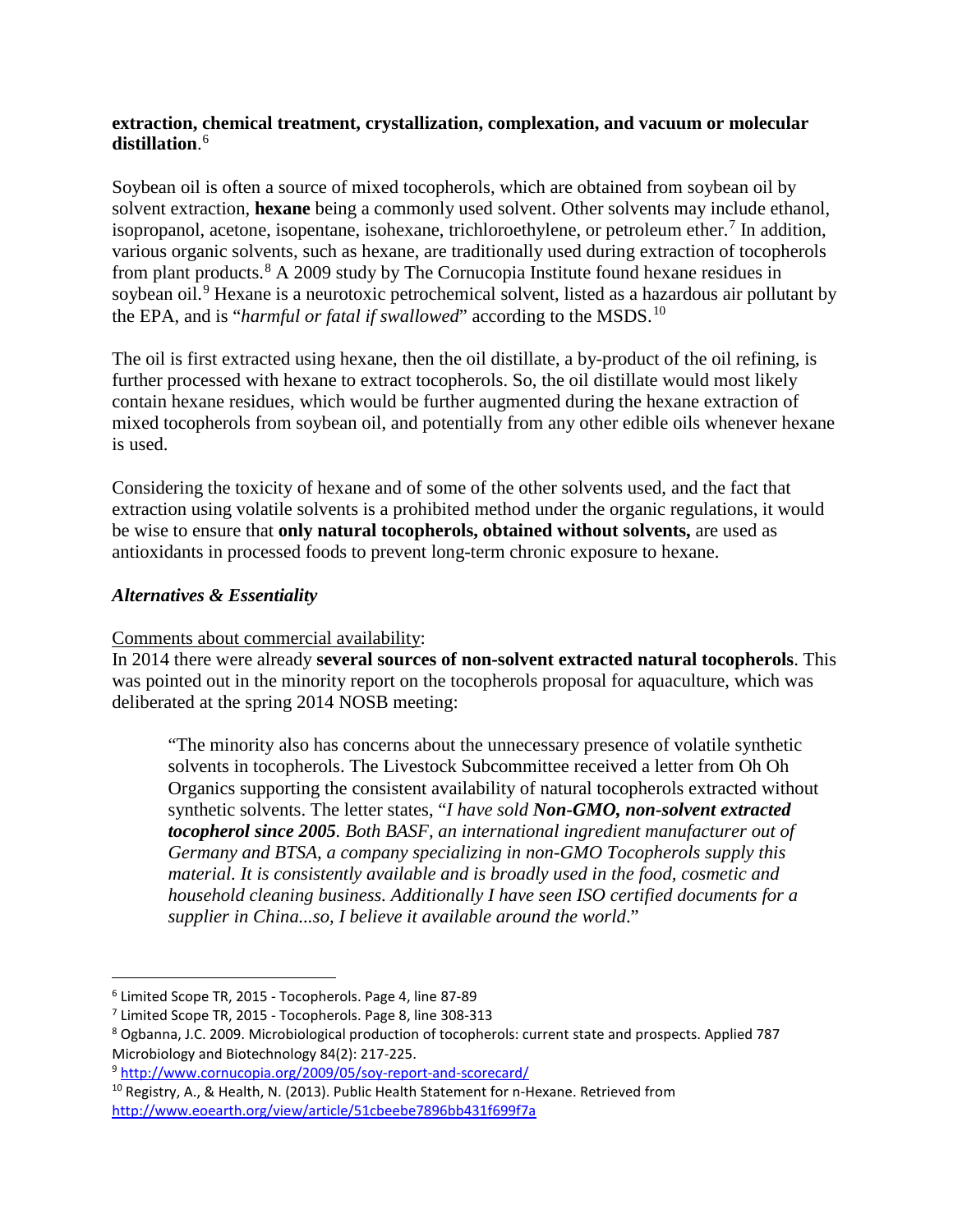In spite of this and several additional testimonies made to the NOSB at the spring and fall 2015 meetings, the NOSB chose to dismiss these evidences, which seem to clearly establish that a sufficient commercial supply of non-solvent extracted natural tocopherols appears to exist.

Instead, the NOSB stated:

"*The NOSB completed review of tocopherols as part of its 2017 Sunset review and voted at the Fall 2015 meeting in Stowe, Vermont, to retain the listing on the National List at*  §*205.605(b). However, during the initial public comment period, several commenters asserted that non-synthetic tocopherols are commercially available and should be used instead of synthetic versions. In the final Sunset proposal for tocopherols, the Handling Subcommittee indicated that it was considering a proposal to reclassify tocopherols to* § *205.605(a) and was seeking input regarding the impact of that on the industry. The second round of public comments brought forth several objections to a reclassification of tocopherols, citing their importance in food safety and voicing concerns regarding commercial availability of nonsynthetic versions. The Handling Subcommittee strongly encourages industry to move to non-synthetic, organic versions of tocopherols but does recognize that at present, there is insufficient commercial availability of organic tocopherols. For that reason, we are proposing a duplicate listing at 205.605(a) so that those manufacturers who wish to move to non-synthetic tocopherols* – *while waiting on commercial availability of organic versions* – *are incentivized to do so*."

While the use of organic tocopherols is the most desirable outcome, the use of non-solvent extracted natural tocopherols derived from non-GMO oil would be very acceptable during a transitional period, until organic tocopherols become commercially available.

## *Other Considerations*

 $\overline{a}$ 

**Many of the oils from which the tocopherols are extracted are often obtained from GMO crops**, including canola, soy, corn, and cottonseed. When reviewing this material, the NOSB must consider whether the manufacturing base was obtained from excluded methods.

**The main sources of tocopherols are conventionally grown oils.** In reviewing the impact of their manufacture, the NOSB must consider the consequences of chemical-intensive agriculture tin the production of the nonorganic crops used to produce these oils.

**Tocopherols are commonly formulated with ancillary substances<sup>[11](#page-3-0)</sup>; only handling materials** listed on the National List and additionally not obtained via excluded methods should be used in tocopherols formulations.

<span id="page-3-0"></span><sup>&</sup>lt;sup>11</sup> Limited Scope TR, 2015 - Tocopherols. Pages 5-6, line 175-191